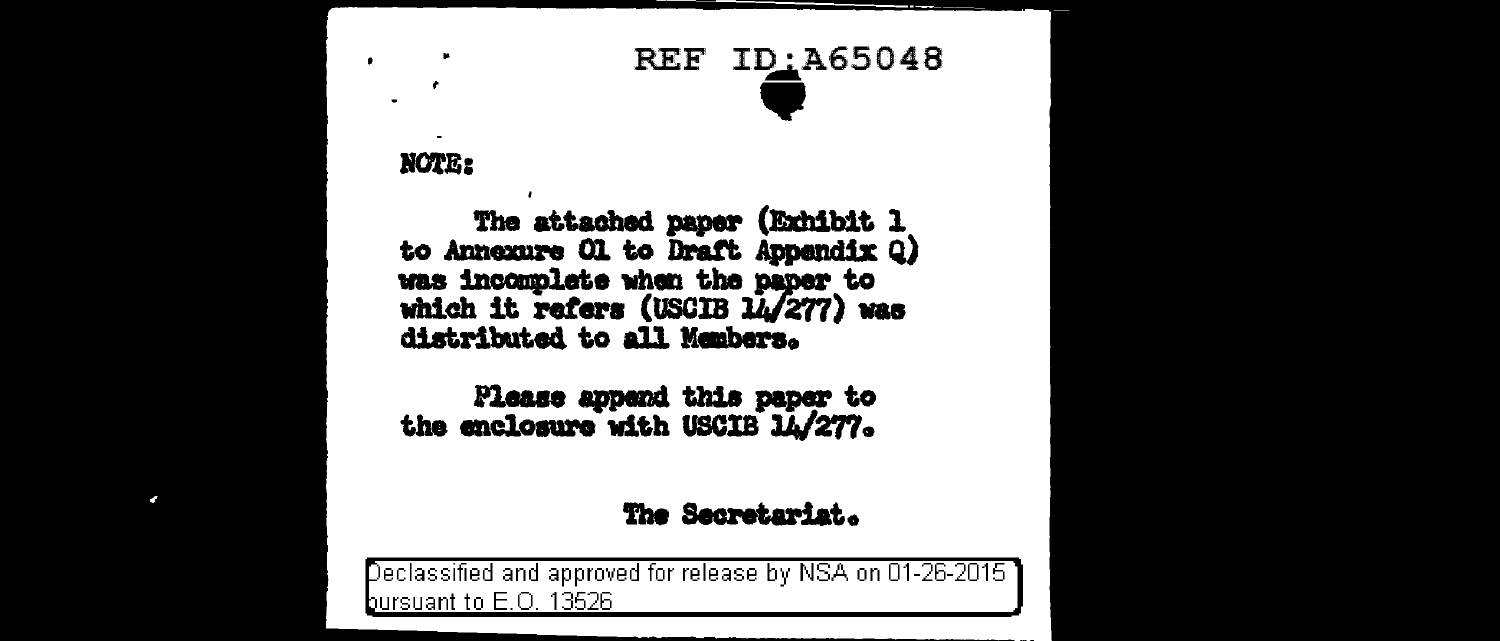

### TOP SECRET CANOE - SECURITY INFORMATION

Exhibit 1.

## Operational and Logistical Requirements

for US Augmentation of GCHQ

PL 86-36/50 USC 3605  $EO\ 3.3(h)(2)$ 

 $DD$ <sub>-</sub>

c/s arre

 $24$ 

1. Following is the proposed U.S. peacetime augmentation

of GCHQ.

TOP SECRET Control Number 53-223 Copy  $24$  of 75 copies Form 781-C10SC  $TOP$ <del>1012</del>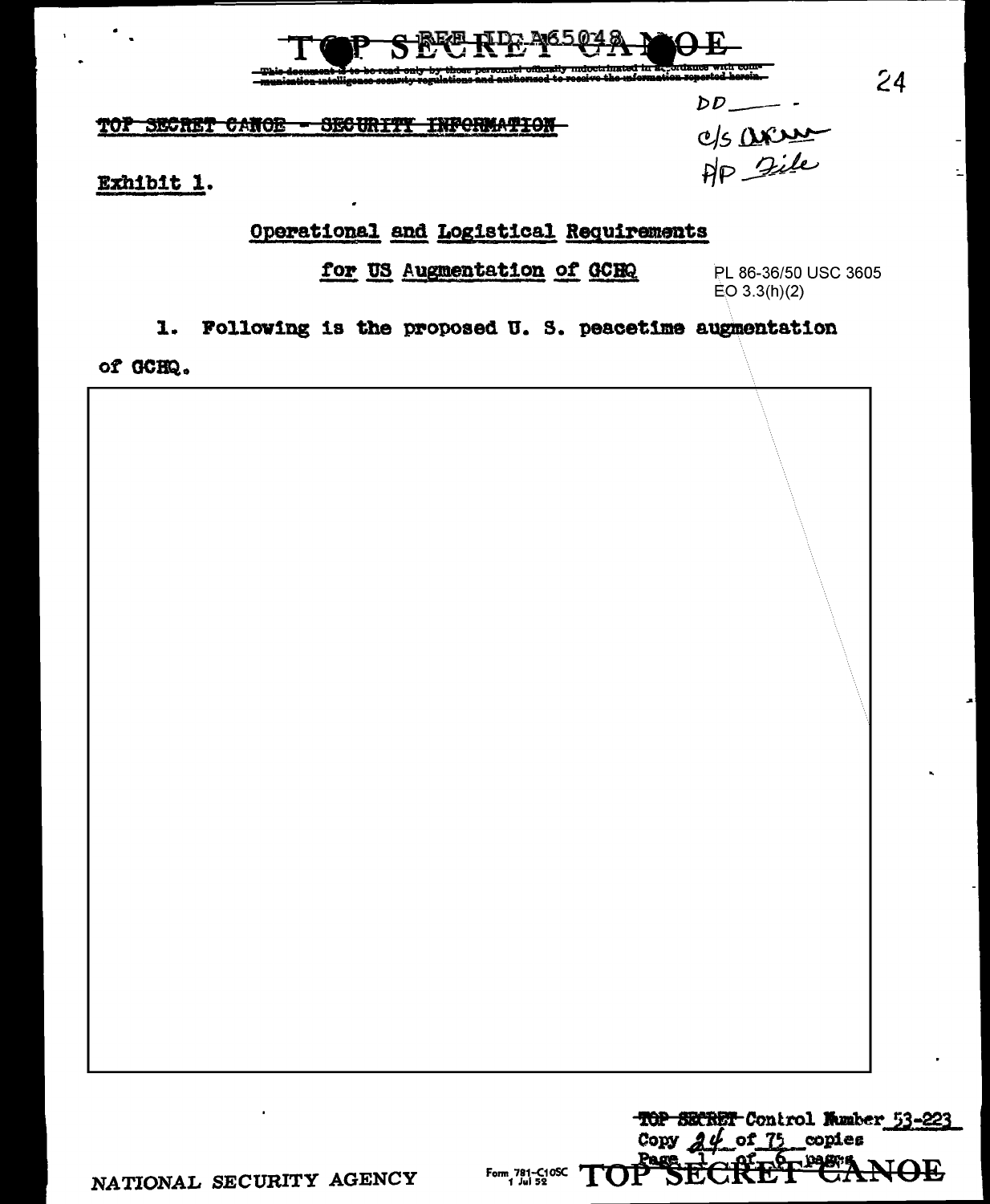$\frac{1}{100}$   $\frac{1}{100}$   $\frac{1}{100}$   $\frac{1}{100}$   $\frac{1}{100}$   $\frac{1}{100}$   $\frac{1}{100}$   $\frac{1}{100}$   $\frac{1}{100}$   $\frac{1}{100}$   $\frac{1}{100}$   $\frac{1}{100}$   $\frac{1}{100}$   $\frac{1}{100}$   $\frac{1}{100}$   $\frac{1}{100}$   $\frac{1}{100}$   $\frac{1}{100}$   $\frac{1$ 

PL 86-36/50 USC 3605

 $\bullet$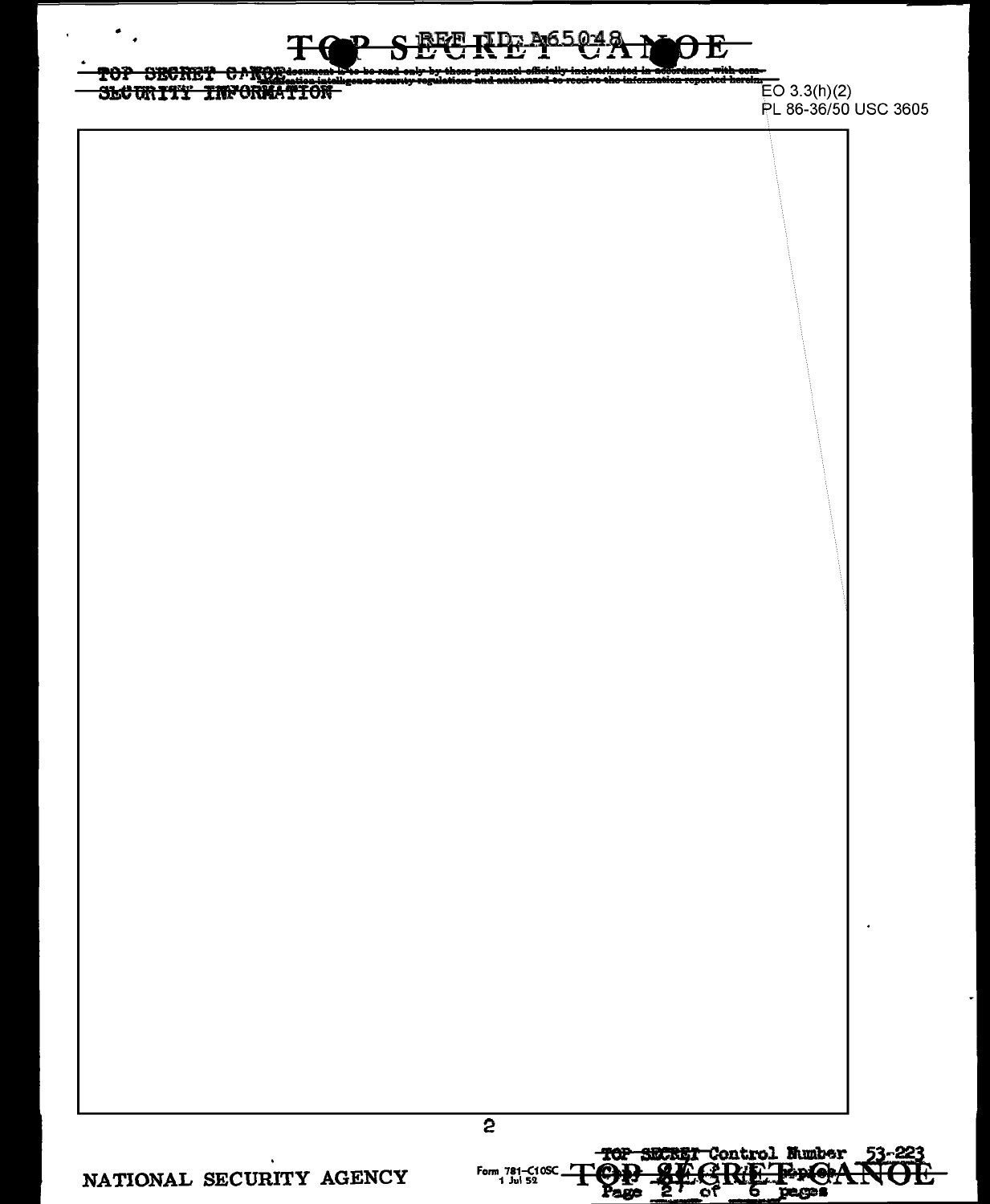4465Q49 лад स्फि

TOP SECRET CANOB document E to be read only by those personnel officially indoctrinated in accordance with com-<br>SECURITY INFORMATION

 $\blacksquare$ 

**3** 

TOP SECRET Control Fumber 53-223 Copy 2% of 75 copies Page 3 of 6 pages

**NATIONAL SECURITY AGENCY** 

Form, 791-5100 TOP SECRET CANOE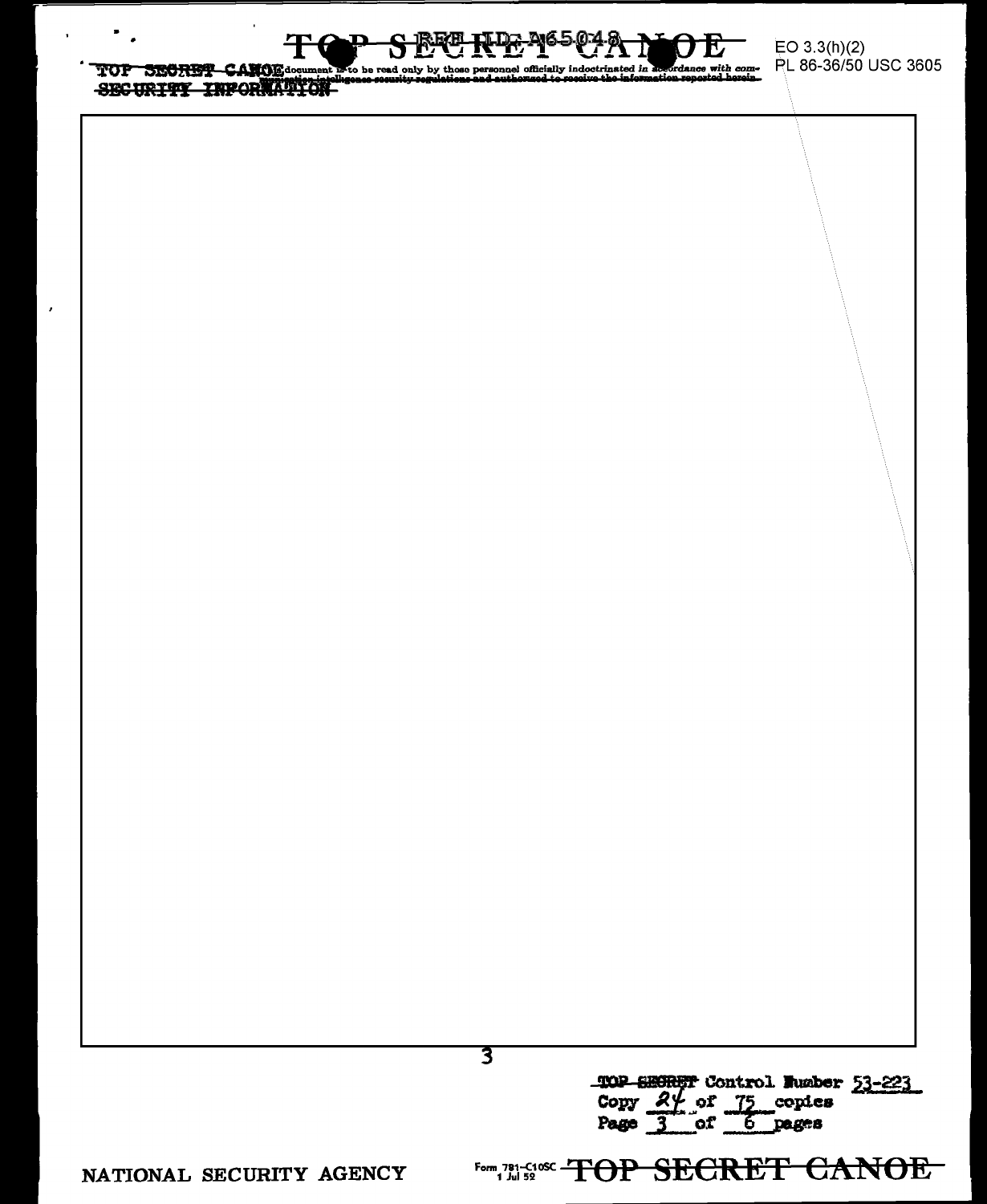#### $\ddot{\phantom{0}}$ **FOP SHORES CAMOR**<br>SECURITY INFORMATION ligance sequely regulations and suth - - -EO  $3.3(h)(2)$

PL 86-36/50 USC 3605

۳

 $\pmb{\lambda}$ 

Form 781-C10SC-<br>1 Jul 52

**TOP** 

TOP SECRET Control Munber 53-223

स्टिम

<del>CANOE</del>

Copy 20 of 75 copies

NATIONAL SECURITY AGENCY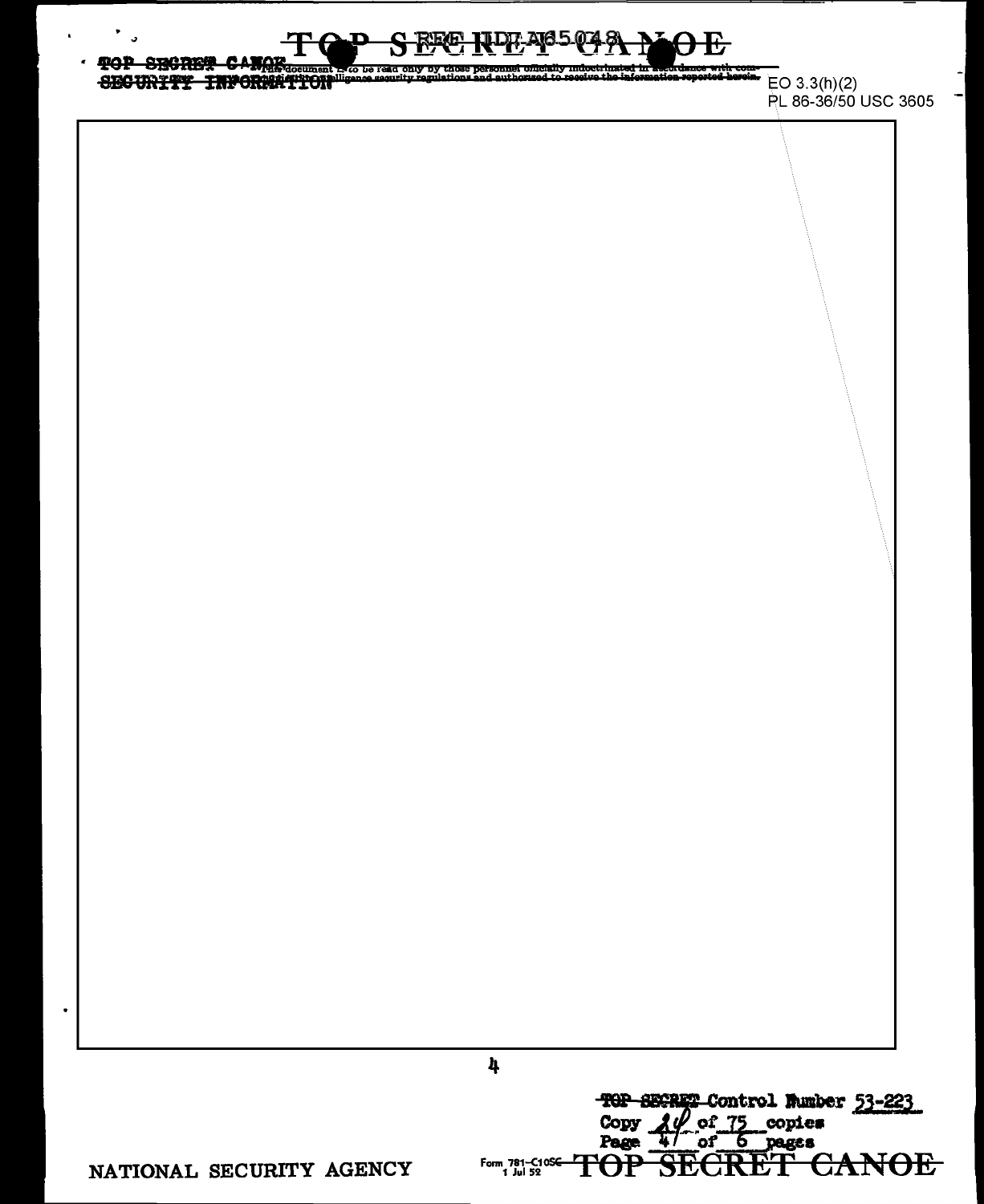

5

Form 781-C10SC.<br>1 Jul 52

TOP SECRET Control Number 53-223

SKEFF

, pages

<del>CANOE</del>

Copy  $A \notin \text{of } 75$  copies

Page

TUI

TOP SECRET CARRICOLUMN and be read only by those personnel omdaily indocurinated in

 $EO 3.3(h)(2)$ PL 86-36/50 USC 3605